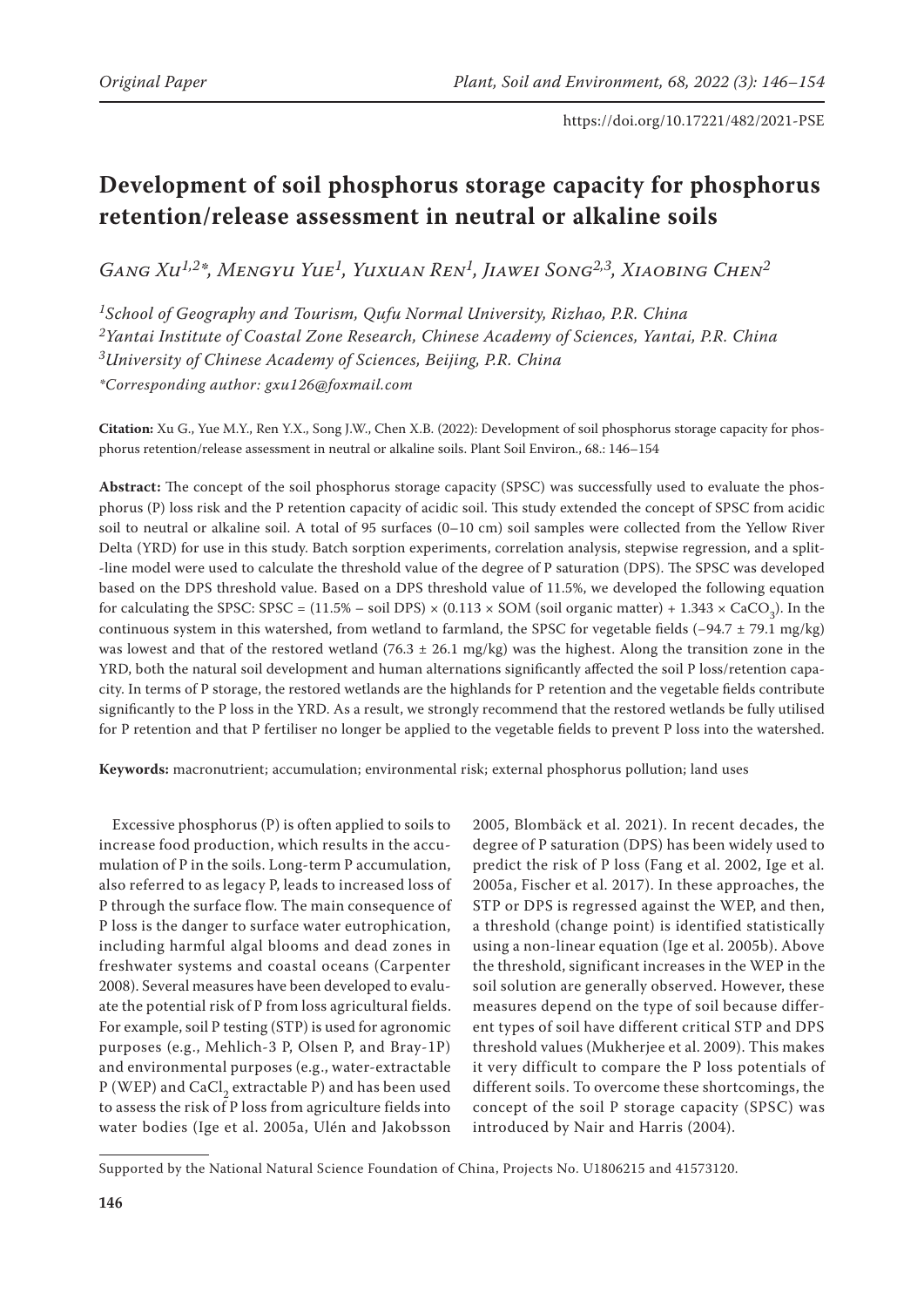The SPSC has been used to evaluate the amount of P that can be safely stored in the soil before that soil becomes an environmental risk (Nair and Harris 2004). Unlike the STP and DPS methods, SPSC evaluation is soil independent and was developed based on the DPS values, and it considers both the risk of P loss and the inherent P retention capacity of the soil (Nair and Harris 2014). The SPSC has been applied to the design, construction, and management of agricultural fields and wetlands. Chrysostome (2007) demonstrated the validity of using the SPSC as a means of estimating the P gain or loss under controlled laboratory conditions. Dari (2015) suggested that the SPSC concept could be a valuable tool for evaluating legacy P storage and the P release potential from both upland and wetland soils. Dari et al. (2018) reported that the SPSC index is applicable to acidic soils across a wide geographic range. In addition, the subsurface transport of phosphorus into groundwater in a soil profile supports the application of the SPSC index to deep soils (Liao et al. 2019).

However, the previous usage of the SPSC for P assessment has mainly focused on acidic soils (Nair and Harris 2014). There is little information about calculating the SPSC values of alkaline soils. The method of calculating the SPSC of alkaline soil is hypothesised to be significantly different from that for acidic soil because of the different P retention mechanisms of these types of soils (Reddy et al. 1999, Ige et al. 2005a). In generally, for soils with a pH of  $< 6.5$ , amorphous Fe and Al oxides determine the P sorption; however, for soils with a pH of  $>$  7.5, Ca and Mg species tend to dictate the P sorption (Reddy et al. 1999). For alkaline soils, the P sorption capacity (PSC) estimated using the Mehlich-3 calcium (Ca) and Mg was highly correlated with the maximum amount of P adsorbed (Ige et al. 2005b). Hongthanat et al. (2011) observed that the PSC is significantly correlated with both oxalate-extracted iron (Fe<sub>ox</sub>) and aluminium (Al<sub>ox</sub>) or with the Mehlich-3 extracted Ca and Mg, which suggested that both indices are suitable for neutral to alkaline soils in Iowa. Renneson et al. (2015) found that the multiple regression equation PSC =  $a \times Al$ <sub>ox</sub>  $+ b \times pH$  is better suited for estimating the PSC of pH-neutral soils. Therefore, an in-depth study of the environmental index for the P retention and loss assessment of alkaline soils is imperative since such soils are widely distributed and agriculturally important.

The Yellow River Delta (YRD) was formed by the large amount of sediment carried by the Yellow River from the upland area (Yu et al. 2015). The land-use types vary significantly from land to sea due to the natural soil development and human alternations. Therefore, the wide range of soil properties and P characteristics in YRD should be employed to fully understand the P retention or release of alkaline soils (Li et al. 2016a). Furthermore, the sea adjacent to the YRD is threatened by external P pollution, so it is necessary to calculate the P retention and loss risk in the YRD (Zhou et al. 2021). As a result, the goals of this study were (1) to develop an SPSC for phosphorus retention/release assessment based on DPS evaluations in alkaline wetland soils; and (2) to compare the SPSC values of soils from six typical land uses from land to sea in the YRD.

# **MATERIAL AND METHODS**

**Study area.** The Yellow River Delta (118°07'– 119°18'E, 36°55'–38°12'N) is situated to the south of the Bohai Sea, China (Figure 1). It has a temperate, semi-humid continental monsoon climate, with an annual average temperature of 12.1 °C and an annual average rainfall of 552 mm. A huge amount of sediment was carried by the Yellow River from the Loess Plateau and was deposited in the delta where a vast area of floodplain and wetland formed. The main soil types include Calcaric Fluvisols, Salic Fluvisols, and Gleyic Solonchaks (Li et al. 2016a).

The land-use types in the YRD mainly include tidal wetlands, restored wetlands, abandoned fields, cotton fields (cotton), cereal fields (corn/wheat), and vegetable fields. From the tidal wetlands to the vegetable fields, the soil fertility significantly increases with decreasing soil salinity along with the continuous system (Li et al. 2016b). The tidal wetlands are characterised by high soil salinity, sparse vegetation, and low organic matter content. The restored wetlands have proven to be effective at reducing the soil salinity and increasing the vegetation community and soil organic matter (SOM) content (Cui et al. 2009). Because the cotton has a strong salt tolerance, it is the pioneer species in the soil reclamation area in the YRD. After long-term cultivation of cotton in a field, the soil salinity significantly decreases and the soil fertility improves, and then, the soil can be planted with corn or wheat. With successive soil reclamation, the soil has become almost completely desalinated and vegetables can be planted in the YRD. The abandoned fields consist of the degraded cotton fields where the soil fertility was greatly reduced due to improper land management (Li et al. 2016b).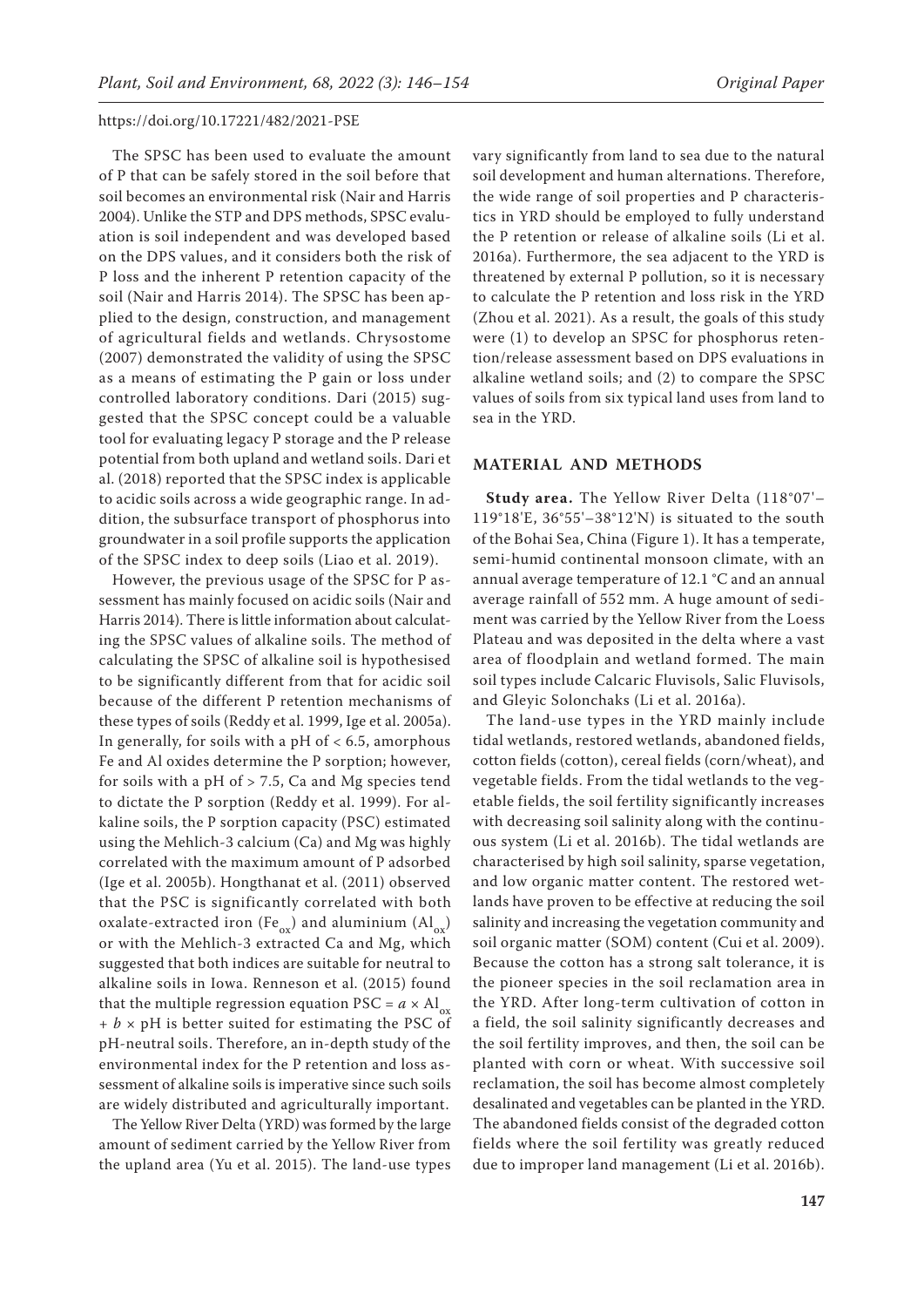

Figure 1. Distribution of sampling sites in the Yellow River Delta

**Soil sampling.** As already discussed, six typical landuse types, including tidal wetlands (sampling sites  $n = 7$ ), restored wetlands ( $n = 12$ ), abandoned fields ( $n = 14$ ), cotton fields  $(n = 17)$ , cereal fields (corn/wheat) (*n* = 27), and vegetables fields (*n* = 18), were selected for analysis in this study (Figure 1). A total of 95 surface soil samples (0–10 cm) were collected from 95 sites across the YRD in November 2018 (Figure 1). At each sampling site, three randomly distributed soil samples were collected and combined to obtain a more representative sample  $(-1 \text{ kg})$ . All of the soil samples were air-dried. The visible roots and rocks in the samples were removed, and the samples were ground, passed through 0.149 mm (for soil organic matter and  $CaCO<sub>3</sub>$  analysis) and 2 mm (for P analysis and other soil properties determination) sieve, and stored in a refrigerator at 4 °C for future use.

**Soil chemical analysis.** A pH meter was used to measure the soil pH using a soil/water ratio of 1:2.5. Soil electric conductivity was measured in the suspension of 1 : 5 soil/water (*m*/*v*) using an electrical conductivity meter. The water-extractable P was performed by adding 25 mL distilled water into 1 g soil and shaking for 1 h (Pote et al. 1996). The P in the solution was determined using the molybdenum blue colourimetric method (Murphy and Riley 1962). The total P (TP) content was measured after soil digestion in a mixture of concentrated sulfuric acid and perchloric acid. The SOM content was analysed as the loss on the ignition after heating at 500 °C for 2 h. The carbonate content was determined *via* the acid neutralisation method (Richards 1954). The appropriate soil sample was reacted with excessive standard HCl solution, thereafter the remaining acid is titrated with standard NaOH solution. The carbonate content was calculated by the difference amount between the total HCl and the HCl neutralised with NaOH. The ammonium oxalate extractable  $Fe_{ox}/Al_{ox}$ and Mehlich 3 solution extractable Ca/Mg were analysed using inductively coupled plasma atomic emission spectroscopy (ICP-AES, Perkin Elmer, Shelton, USA). The particle size distribution of the sediments was determined using a laser diffraction particle size analyser (Mastersizer 2000, Malvern, UK). For quality control, a standard sample (GBW07427) was used to determine the TP concentrations, and the measured deviation of the standard samples was determined to be less than 5%.

**Phosphorus sorption experiments.** We used batch experiments to obtain the P sorption isotherms. The amount of 1.0 g of each sample was placed in a screw-cap centrifuge tube (50 mL), along with 20 mL of standard phosphate solution  $(KH_2PO_A)$  of various concentrations, including 0.0, 0.5, 1.0, 2.5, 5.0,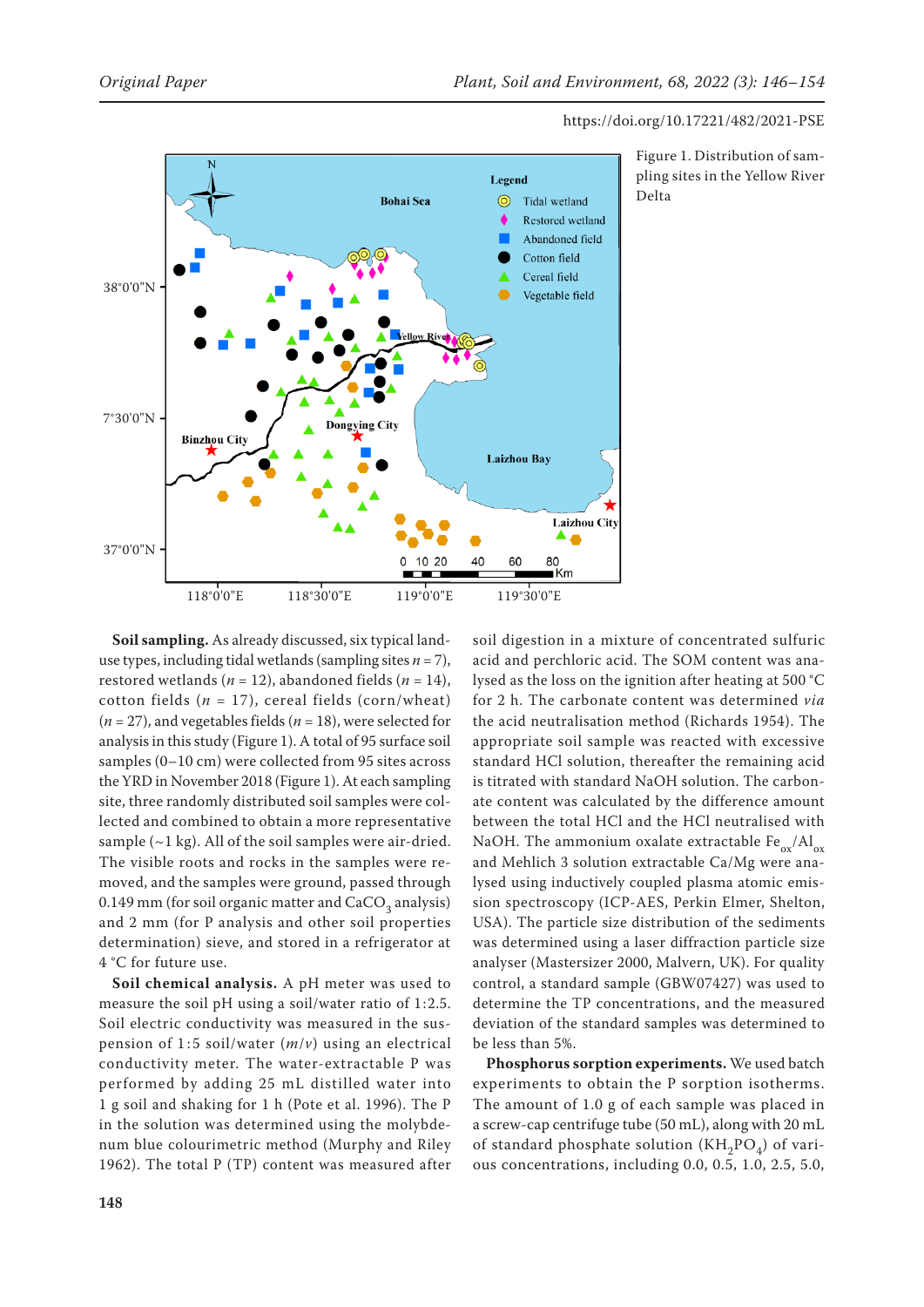10.0, 15.0, 30.0, 50.0, 75.0, 100.0, 120.0, 160.0, and 240.0 mg/L. The solution was shaken for 24 h at 25 °C to allow the solution to reach equilibrium. The equilibrium P concentration was determined using the continuous flow method after the supernatant was filtered through a 0.45-μm membrane. The difference between the amount of P added and the equilibrium amount of P was calculated as the amount of P adsorbed onto the soil (Nair and Reddy 2013). The Langmuir model was used to generate the sorption parameters, including the maximum P sorption capacity  $(S_{max})$  (Bai et al. 2017).

**Data analysis.** Correlation analysis of the soil  $S_{max}$ and the chemical properties of the soil (electrical conductivity (EC), pH, sand, clay, silt,  $Fe_{ox}$ ,  $Al_{ox}$ ,  $Ca_{M3}$ ,  $Mg_{M3}$ , CaCO<sub>3</sub>, and SOM) was conducted, and the variables that contributed significantly ( $P < 0.01$ ) to S<sub>max</sub> were identified. The variables that did not contribute significantly ( $P > 0.05$ ) to S<sub>max</sub> were eliminated before the P sorption capacity (PSC) evaluation. After this, stepwise regression modelling (best-subset method) was used to determine the estimated PSC from the selected independent variables according to the significance of the coefficients and the adjusted  $R^2 (P < 0.01)$ for the model and regression coefficients). Once the PSC prediction was established, the soil specific DPS was calculated using the following equation:

$$
DPS = \frac{Olsen - P}{PSC}
$$
 (1)

The relationship between the WEP and DPS was determined using a split-line model in SAS (SAS Institute 2001), which describes two lines that intersect at a change point  $(d_0)$ :

$$
WEP = \begin{cases} a_{0+}b_0DPS, DPS \le d_0 \\ a_{1+}b_1DPS, DPS > d_0 \end{cases}
$$
 (2)

$$
b_0 = \frac{(a_1 - a_0) + b_1 d_0}{d_0} \tag{3}
$$

where:  $a_0$  and  $a_1$  – intercepts;  $b_0$  and  $b_1$  – slopes of the two segments;  $d_0$  – DPS value at the threshold (change point).

Using the soil P loss threshold  $(d_0)$ , the soil SPSC was calculated as follows:

$$
SPSC = (d_0 - soil DPS) \times PSC
$$
 (4)

## **RESULTS**

**Soil characteristics.** The means, standard deviations, and ranges of the basic physicochemical and P-related properties of the 95 soil samples from the Yellow River Delta are presented in Table 1. Overall, the soils were slightly acidic to alkaline, with a pH range of 5.85–8.57 and an average pH of 7.84. The EC values ranged from 0.1 to 15.7 mS/cm. The carbonate contents ranged from 2 to 178 g/kg. The SOM contents ranged from 2.0% to 12.0%, with an average of 5.3%. The proportions of sand, silt, and clay were highly variable, ranging from 46 to 602, 333 to 844, and 53 to 234 g/kg, respectively. The

| Soil property               | Unit      | Min  | Max     | Mean | Standard deviation |
|-----------------------------|-----------|------|---------|------|--------------------|
| pH                          |           | 5.85 | 8.57    | 7.84 | 0.47               |
| Electrical conductivity     | (mS/cm)   | 0.1  | 15.7    | 1.4  | 2.3                |
| Sand                        |           | 41.9 | 96.9    | 74.9 | 12.6               |
| Slit                        |           | 2.9  | 48.9    | 21.9 | 10.8               |
| Clay                        | (%)       | 0.24 | 9.43    | 4.09 | 1.88               |
| SOM                         |           | 2.0  | 12.0    | 5.3  | 2.3                |
| CaCO <sub>3</sub>           |           | 0.2  | 17.8    | 6.1  | 3.9                |
| $\mathrm{Al}_\mathrm{ox}$   |           | 6.3  | 77.0    | 22.6 | 11.2               |
| $\mathrm{Fe}_{\mathrm{ox}}$ |           | 3    | 101     | 20   | 15                 |
| Ca <sub>M3</sub>            |           | 93   | 1 0 1 4 | 423  | 212                |
| Mg <sub>M3</sub>            | (mmol/kg) | 12   | 110     | 40   | 18                 |
| Olsen-P                     |           | 0.05 | 10.27   | 1.39 | 2.08               |
| WEP                         |           | 0.01 | 4.84    | 0.31 | 0.69               |
| TP                          |           | 11   | 192     | 36   | 26                 |

Table 1. Basic physical and chemical properties of soil samples from the Yellow River Delta (*n* = 95)

SOM – soil organic matter; TP – total phosphorus; WEP – water-extractable phosphorus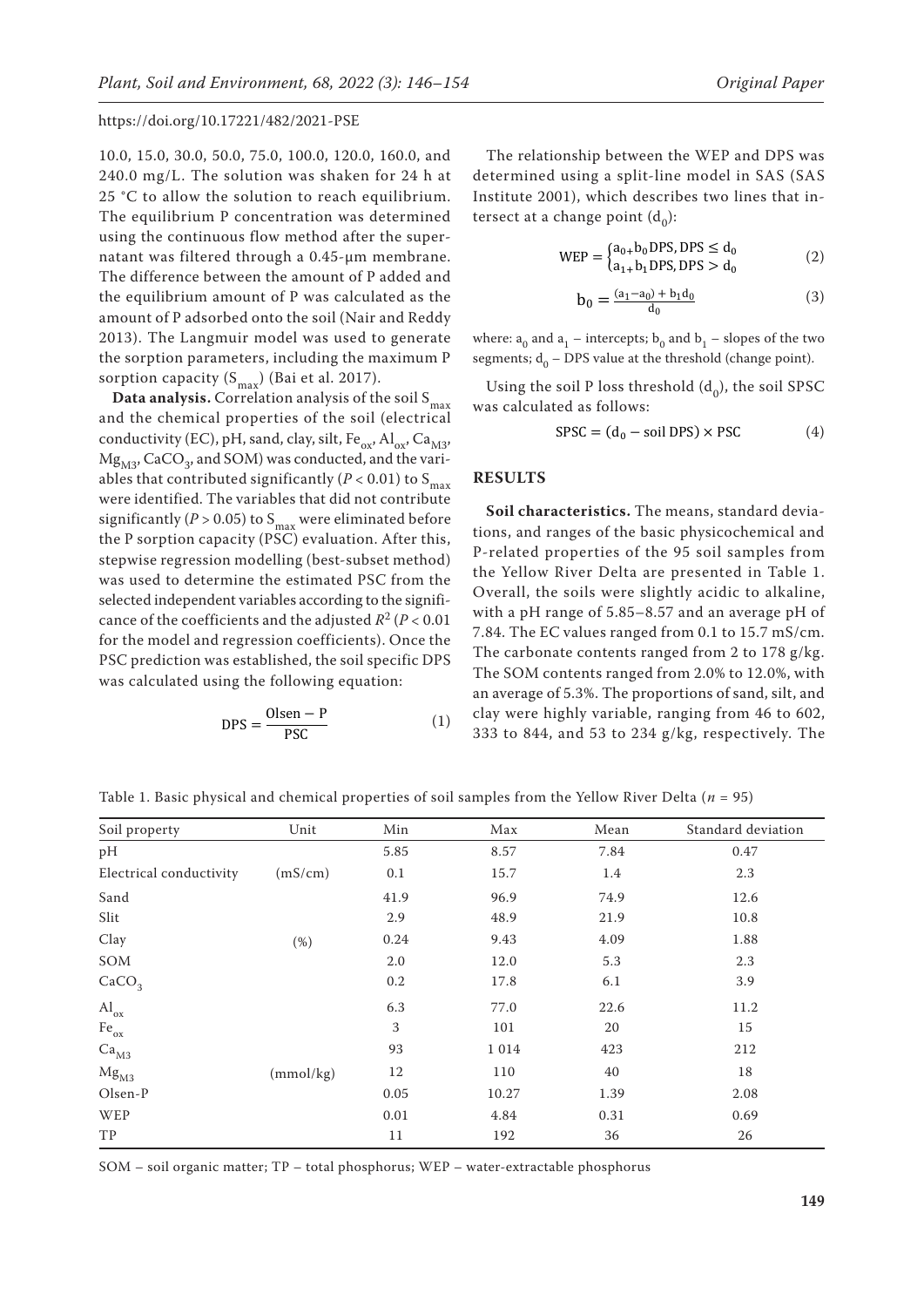Fe<sub>ox</sub> and Al<sub>ox</sub> contents were 3–101 mmol/kg and 6.3–77 mmol/kg, respectively. The Mehlich 3 ex tracted Ca and Mg concentrations of the soils were 93–1 014 mmol/kg and 12–110 mmol/kg, respectively. The soil P levels varied widely from 0 to 4.84 mmol/kg for WEP, from 0.1 to 10.3 mmol/kg for Olsen-P, and from 11 to 192 mmol/kg for TP. Therefore, the soil samples have a wide range of chemical and physical properties and are representative of the major soils in the YRD.

Correlation analysis among variables and PSC determination. As is shown in Table 2, there were significant positive correlations between  $S_{\text{max}}$  and CaCO<sub>3</sub>, SOM,  $\text{Al}_{ox}$ , Fe<sub>ox</sub>, Mg<sub>M3</sub>, Ca<sub>M3</sub>, and the clay particle proportion ( *P* < 0.01). Thus, these variables were included in the subsequent evaluation and PSC determination. In comparison, the soil pH and EC were not significantly correlated with  $S_{\text{max}}(P > 0.05)$ , so they were excluded from the PSC evaluation.

Based on the correlation analysis and stepwise regression modelling,  $CaCO<sub>3</sub>$  and SOM were identified as the most important variables for calculating the PSC using the following equation:

$$
PSC = 0.113 \times SOM + 1.343 \times CaCO_3 \tag{5}
$$

This relationship accounted for 85.6% of the PSC variability across the soils studied and demonstrates the influences of  $\text{CaCO}_3$  and SOM in soil reactions. The standard errors for  $CaCO<sub>3</sub>$  and SOM were 0.261 and 0.021, respectively.

**The DPS and P environmental threshold.** Based on the PSC data, the DPS value was estimated as follows:

$$
DPS = \frac{Olsen - P}{0.113 \times SOM + 1.343 \times CaCO_3}
$$
 (6)

The relationship between the DPS and WEP is shown in Figure 2. The regression below the thresh old was:

$$
WEP = 2.24, DPS \le 11.5\% \tag{7}
$$

The regression above the threshold was

$$
WEP = 164 \times DPS - 16.6, DPS > 11.5\% \tag{8}
$$

As a result, the change point (threshold) of the DPS value in this model was determined to be 11.5% (*P* < 0.01). Above DPS = 11.5%, there is a rapid increase in the WEP in the soil, and therefore, the P has a negative impact on the quality of the adjacent water.

**SPSC determination and variation from upland to wetland.** Based on the DPS threshold, the soil P storage capacity (SPSC) was calculated as follows:

Table 2. Correlations between the maximum adsorption amount of phosphorus in the soil and the basic physical and chemical indicators (*n* = 95) 95) Ĩ. Table 2. Correlations between the maximum adsorption amount of phosphorus in the soil and the basic physical and chemical indicators (n

#### https://doi.org/10.17221/482/2021-PSE

|                  | Hq                                                                       | EC          | $\mathrm{CaCO}_{3}$ | <b>NOS</b>  | $\mathcal{A}^{\mathbf{I}}_{\mathbf{ox}}$ | $\mathrm{Fe}_{\mathrm{ox}}$ | $\mathrm{Ca}_\mathrm{M3}$ | ${ {\rm Mg}_{\rm M3}}$                                   | Sand        | Slit      | Clay      | $S_{\rm max}$ |
|------------------|--------------------------------------------------------------------------|-------------|---------------------|-------------|------------------------------------------|-----------------------------|---------------------------|----------------------------------------------------------|-------------|-----------|-----------|---------------|
| H                |                                                                          |             |                     |             |                                          |                             |                           |                                                          |             |           |           |               |
|                  | $-0.053$                                                                 |             |                     |             |                                          |                             |                           |                                                          |             |           |           |               |
| $\text{CaCO}_3$  | 0.097                                                                    | $0.452**$   |                     |             |                                          |                             |                           |                                                          |             |           |           |               |
| <b>NOS</b>       | $-0.284***$                                                              | $0.43***$   | $0.535***$          |             |                                          |                             |                           |                                                          |             |           |           |               |
| $x_0$            | $-0.256*$                                                                | $-0.159$    | 0.074               | $0.553**$   |                                          |                             |                           |                                                          |             |           |           |               |
| $te_{\rm ox}$    | $-0.355***$                                                              | $0.398***$  | $0.592***$          | $0.560**$   | $0.473**$                                |                             |                           |                                                          |             |           |           |               |
| $a_{M3}$         | $0.346**$                                                                | $0.365**$   | 0.165               | $-0.114$    | $-0.444**$                               | $-0.006$                    |                           |                                                          |             |           |           |               |
| Mg <sub>M3</sub> | $-0.025$                                                                 | $0.416**$   | $0.411***$          | $0.484***$  | 0.118                                    | $0.306**$                   | 0.204                     |                                                          |             |           |           |               |
| Sand             | 0.052                                                                    | $-0.324***$ | $-0.441**$          | $-0.458***$ | $-0.378**$                               | $-0.230*$                   | $-0.135$                  | $-0.426$                                                 |             |           |           |               |
| Slit             | $-0.051$                                                                 | $0.465**$   | $0.500**$           | $0.484***$  | $0.274**$                                | $0.488***$                  | 0.093                     | $0.506**$                                                | $-0.719**$  |           |           |               |
| Clay             | $-0.043$                                                                 | $0.486***$  | $0.545**$           | $0.537**$   | $0.385**$                                | $0.506**$                   | 0.034                     | $0.526**$                                                | $-0.665***$ | $0.929**$ |           |               |
| max              | 0.200                                                                    | 0.211       | $0.649**$           | $0.596***$  | $0.276**$                                | $0.431***$                  | $0.242*$                  | $0.510**$                                                | $-0.438**$  | $0.468**$ | $0.526**$ |               |
|                  | EC – electrical conductivity; SOM – soil organic matter; $S_{\rm max}$ . |             |                     |             |                                          |                             |                           | - maximum P sorption capacity; $P < 0.05$ ; $**P < 0.01$ |             |           |           |               |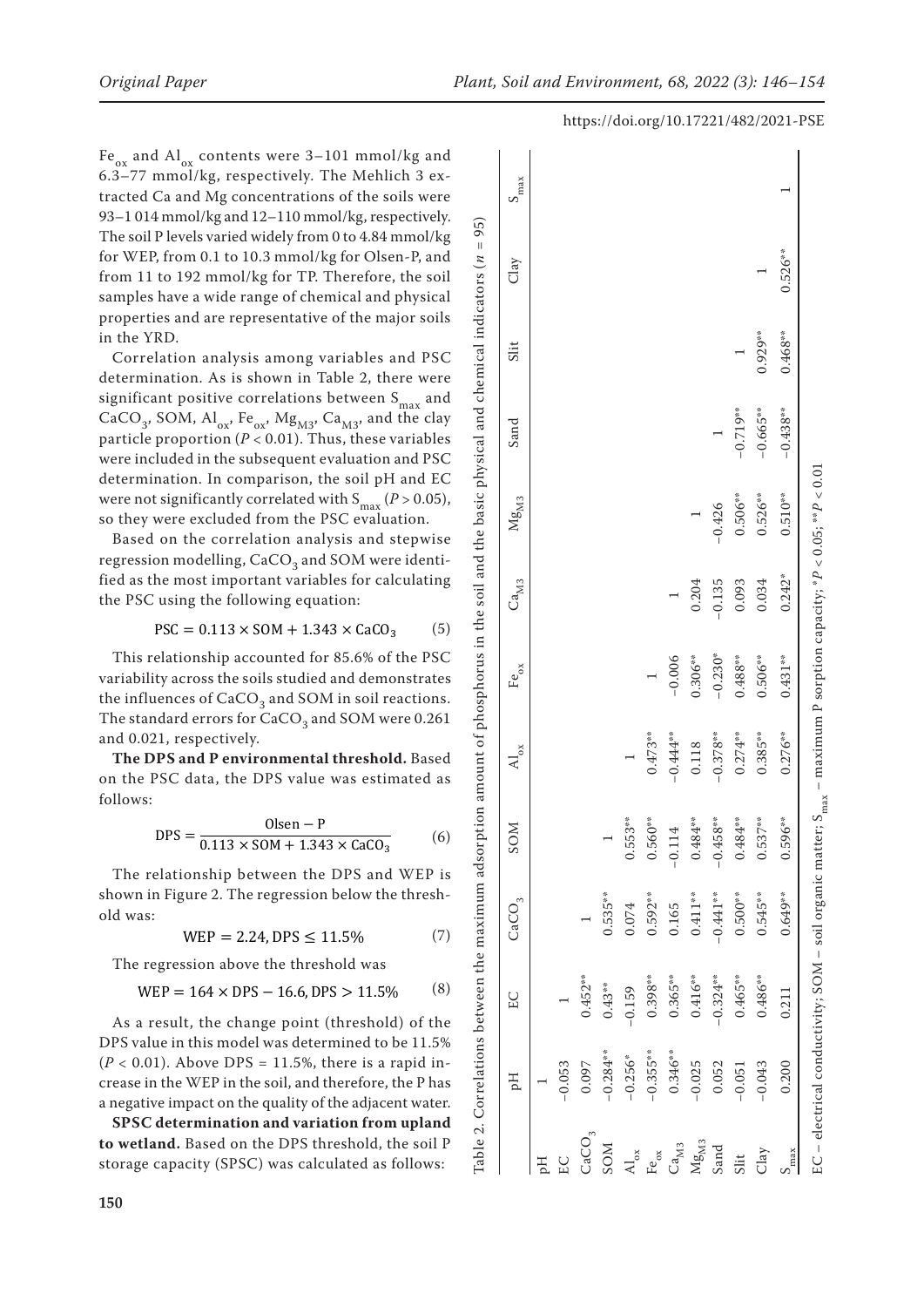$$
SPSC = (11.5\% - soil DPS) \times (0.113 \times 10^{10})
$$
  
× SOM + 1.343 × CaCO<sub>3</sub>) (9) (2014)

The SPSC values of the vegetable fields (−94.7 ± 79.1 mg/kg), cereal fields  $(6.3 \pm 33.4 \text{ mg/kg})$ , cotton fields (16.4  $\pm$  24.9 mg/kg), barren soil (26.8  $\pm$ 8.3 mg/kg), tidal wetlands  $(49.3 \pm 16.3 \text{ mg/kg})$ , and restored wetlands (76.3  $\pm$  26.1 mg/kg) in the Yellow River Delta were calculated (Figure 3) using this equation. Thus, vegetable cultivation significantly decreased the SPSC, while the restored wetland had the highest SPSC value in the watersheds from upland to wetland.

# **DISCUSSIONS**

**Environmental phosphorus loss threshold.** The determination of the P loss threshold is the most important part of the SPSC calculation. In this study, an environmental P loss threshold (DPS =  $11.5\%$ ) was identified for the Yellow River Delta. The DPS has been suggested to be an effective indicator of the P loss potential. However, previous studies have reported that the P loss threshold of the DPS is greatly variable, so comparisons should be made with great caution because these different studies used different methods to calculate the DPS (Nair and Harris 2004, Butler and Coale 2005, Nelson et al. 2005). According to the linear correlation between the DPS and WEP (or Olsen-P), a DPS threshold of 11.5% is equivalent to WEP and Olsen-P threshold values of 10.5 and 44.8 mg/kg, respectively. The WEP and Olsen-P threshold values are consistent with those

reported in previous studies. For example, Xue et al. (2014) reported WEP and Olsen-P threshold values of 8.8 and 49.2 mg/kg, respectively, for slightly to strongly calcareous soils in China. Bai et al. (2013) observed that the critical soil Olsen-P ranged from 40 to 52 mg/kg in two neutral and calcareous soils in China. Similar Olsen-P thresholds ranging from 40 to 55 mg/kg have also been reported for calcareous soils in the Minnesota River Basin (Fang et al. 2002). Thus, our P loss threshold is consistent with those reported in previous studies.

Based on the threshold DPS, the SPSC was calculated to assess the remaining soil P storage capacity, and the zero SPSC was defined as the threshold value below which the P loss risk increases precipitously. The SPSC was used to directly estimate the amount of P that a soil can store before the soil exceeds the DPS threshold value. Utilising the concept of the SPSC, we can calculate the amount of P that can be loaded into the soil before that soil becomes a P source. According to the SPSC and the P load, we can predict the safe lifespan of an application site, which is more important for wetland and farmland management (Nair and Harris 2014). Therefore, it is important to extend the concept of the SPSC from acidic soils to alkaline soils, and the usage of this concept deserves further investigation.

**Soil phosphorus storage capacity along the watershed from the upland area to the wetlands.** Along with the continuous system from the upland area to the wetlands, we found that the SPSC sequence was as follows: vegetable fields < cereal fields/cotton fields/tidal wetland < restored wetlands. On the



Figure 2. Relationship between the degree of phosphorus saturation (DPS) and the concentration of water-extractable phosphorus (WEP) for all 95 soil samples using the split-line models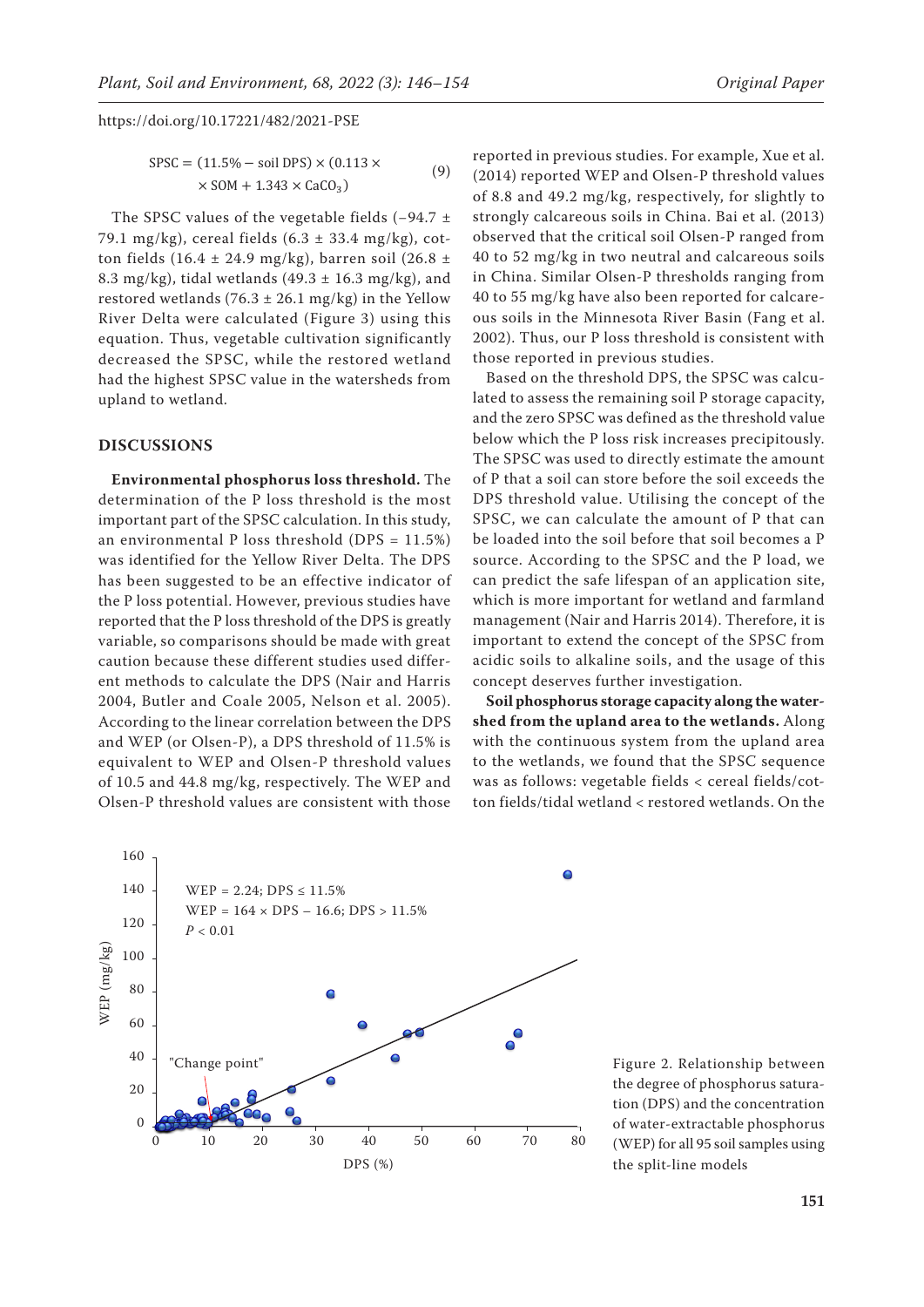



landscape scale, our observations suggest that the restored wetlands are the highland for P storage between the upland area and the wetlands. Therefore, the wetlands (especially the restored wetlands) can buffer the impact of P on the aquatic ecosystems by sequestering the excess P in the watershed as it midrates from the upland area (Hongthanat et al. 2011). The SPSC value did not vary significantly although a slightly increasing trend was observed from tidal wetlands to the abandoned fields to the cotton

Figure 3. Variations in the (A) soil phosphorus storage capacity (SPSC); (B) total phosphorus (TP); (C) degree of P saturation (DPS); (D) Olsen-P; (E) soil organic matter (SOM); (F)  $CaCO<sub>3</sub>$ , and (G) electrical conductivity (EC) in different land uses in the watershed form the upland area to the wetlands; \**P* < 0.05; \*\**P* < 0.01

fields to the cereal fields. In contrast, the negative SPSC values of the vegetable fields indicate that the vegetable fields cannot retain additional P and act as a P source to the adjacent water. The significant decrease in the SPSC values of the vegetable fields may be due to the significant input of P fertilisers (Fischer et al. 2018). Therefore, the application of P fertiliser to vegetable fields should be stopped immediately to protect the adjacent water bodies. As a result, it is strongly recommended that the restored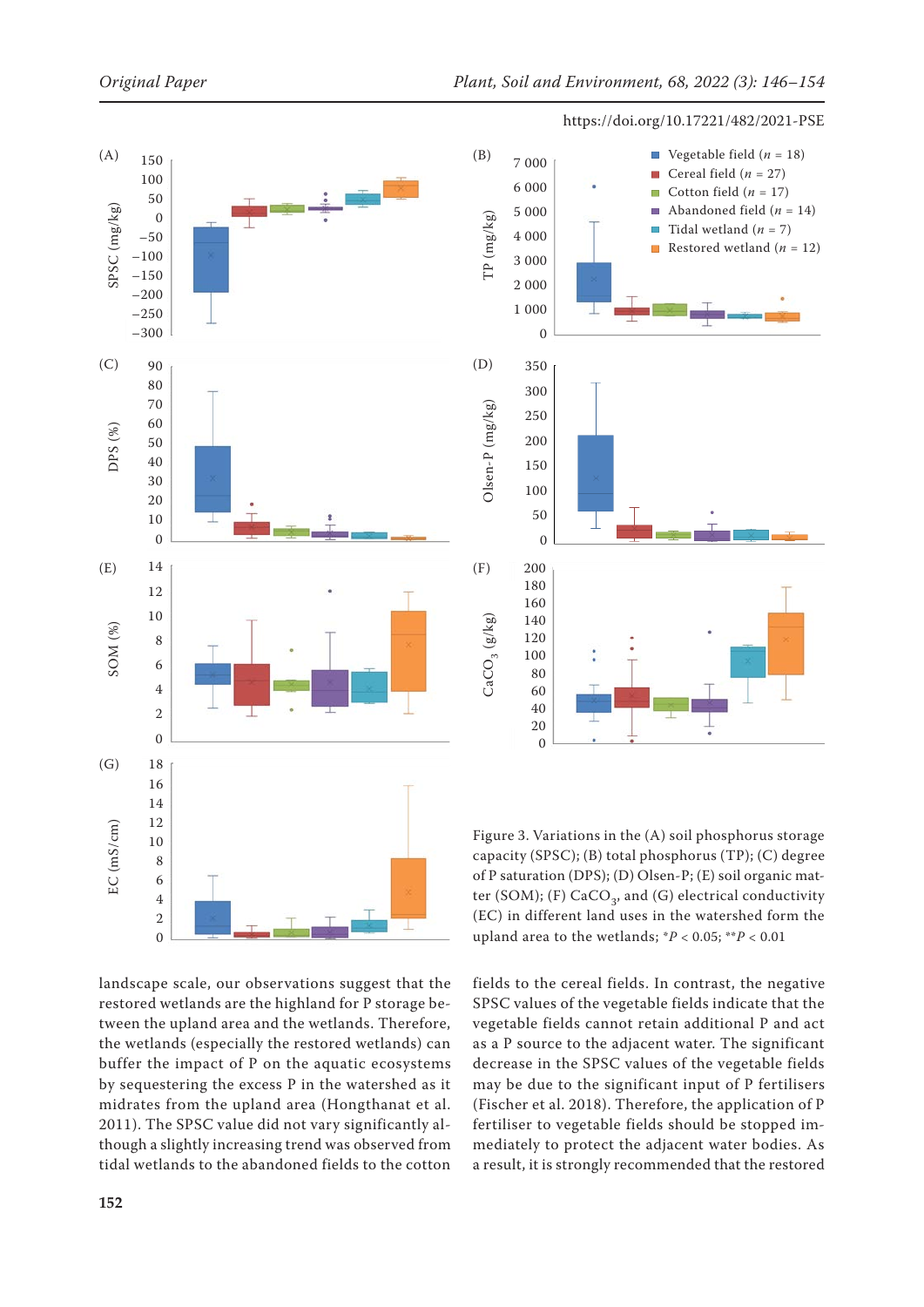wetlands be utilised for more P storage, while the application of P fertiliser to the vegetable fields should be stopped and amendment measures should be taken to decrease the P loss at the landscape scale. For the YRD soils, the tidal wetland soils act as the parent material, and the other land-use types were developed on the tidal wetlands. The tidal wetlands were created on newly formed land as a result of the large amount of sediment carried by the river from the upland area and deposited in the delta (Yu et al. 2015). In general, the tidal wetlands are characterised by a higher EC and CaCO<sub>2</sub> content and lower SOM and TP contents (Figure 3). With natural soil development, the soil undergoes desalination and organic matter accumulation during the reclamation of the tidal wetlands (Figure 3). Consequently, the soil's physicochemical properties tend to improve, and the P sorption increases during the reclamation of the tidal wetlands (Yin et al. 2017). However, human alternations of the soil properties also occur during this process. For example, the TP, Olsen-P, and DPS generally slightly increase from the tidal wetlands to the cereal fields and they abruptly increase from the cereal fields to the vegetable fields because of the significant input of P fertiliser into the vegetable fields (Figure 3). From the tidal wetlands to the restored wetlands, the natural soil development significantly increased the SPSC value. However, the P fertiliser input significantly decreased the SPSC values from the tidal wetlands to the vegetable fields. As a result, the SPSC values were complicated by the natural soil development and human fertiliser application during the reclamation of the tidal wetlands.

#### **REFERENCES**

- Bai J.H., Ye X.F., Jia J., Zhang G.L., Zhao Q.Q., Cui B.S., Liu X.H. (2017): Phosphorus sorption-desorption and effects of temperature, pH and salinity on phosphorus sorption in marsh soils from coastal wetlands with different flooding conditions. Chemosphere, 188: 677–688.
- Bai Z.H., Li H.G., Yang X.Y., Zhou B.K., Shi X.J., Wang B.R., Li D.C., Shen J.B., Chen Q., Qin W., Oenema O., Zhang F.S. (2013): The critical soil P levels for crop yield, soil fertility and environmental safety in different soil types. Plant and Soil, 372: 27–37.
- Blombäck K., Bolster C.H., Lindsjö A., Hesse K., Linefur H., Parvage M.M. (2021): Comparing measures for determination of phosphorus saturation as a method to estimate dissolved P in soil solution. Geoderma, 383: 114708.
- Butler J.S., Coale F.J. (2005): Phosphorus leaching in manureamended Atlantic Coastal Plain soils. Journal of Environmental Quality, 34: 370–381.
- Carpenter S.R. (2008): Phosphorus control is critical to mitigating eutrophication. Proceedings of the National Academy of Sciences, 105: 11039–11040.
- Chrysostome M., Nair V., Harris W.G., Rhue R.D. (2007): Laboratory validation of soil phosphorus storage capacity predictions for use in risk assessment. Soil Science Society of America Journal, 71: 1564–1569.
- Cui B.S., Yang Q.C., Yang Z.F., Zhang K.J. (2009): Evaluating the ecological performance of wetland restoration in the Yellow River Delta, China. Ecological Engineering, 35: 1090–1103.
- Dari B., Nair V.D., Colee J., Harris W.G., Mylavarapu R. (2015): Estimation of phosphorus isotherm parameters: a simple and costeffective procedure. Frontiers in Environmental Science, 3: 70.
- Dari B., Nair V.D., Sharpley A.N., Kleinman P., Franklin D., Harris W.G. (2018): Consistency of the threshold phosphorus saturation ratio across a wide geographic range of acid soils. Agrosystems, Geosciences and Environment, 1: 54591464.
- Fang F., Brezonik P.L., Mulla D.J., Hatch L.K. (2002): Estimating runoff phosphorus losses from calcareous soils in the Minnesota River basin. Journal of Environmental Quality, 31: 1918–1929.
- Fischer P., Pöthig R., Gücker B., Venohr M. (2018): Phosphorus saturation and superficial fertilizer application as key parameters to assess the risk of diffuse phosphorus losses from agricultural soils in Brazil. The Science of the Total Environment, 630: 1515–1527.
- Fischer P., Pöthig R., Venohr M. (2017): The degree of phosphorus saturation of agricultural soils in Germany: current and future risk of diffuse P loss and implications for soil P management in Europe. Science of The Total Environment, 599–600: 1130–1139.
- Hongthanat N., Kovar J.L., Thompson M.L. (2011): Sorption indices to estimate risk of soil phosphorus loss in the Rathbun Lake watershed, Iowa. Soil Science, 176: 237–244.
- Ige D.V., Akinremi O.O., Flaten D.N. (2005a): Environmental index for estimating the risk of phosphorus loss in calcareous soils of Manitoba. Journal of Environmental Quality, 34: 1944–1951.
- Ige D.V., Akinremi O.O., Flaten D.N., Ajiboye B., Kashem M.A. (2005b): Phosphorus sorption capacity of alkaline Manitoba soils and its relationship to soil properties. Canadian Journal of Soil Science, 85: 417–426.
- Li Y., Zhang H.B., Li Q.B., Zhou Q., Chen X.B., Tu C., Luo Y.M., Christie P., Hu X.F., Li L.Z. (2016a): Characteristics of residual organochlorine pesticides in soils under different land-use types on a coastal plain of the Yellow River Delta. Environmental Geochemistry and Health, 38: 535–547.
- Li Y., Zhang H.B., Tu C., Fu C.C., Xue Y., Luo Y.M. (2016b): Sources and fate of organic carbon and nitrogen from land to ocean: identified by coupling stable isotopes with C/N ratio. Estuarine, Coastal and Shelf Science, 181: 114–122.
- Liao X.L., Nair V.D., Canion A., Dobberfuhl D.R., Foster D.K., Inglett P.W. (2019): Subsurface transport and potential risk of phosphorus to groundwater across different land uses in a karst springs basin, Florida, USA. Geoderma, 338: 97–106.